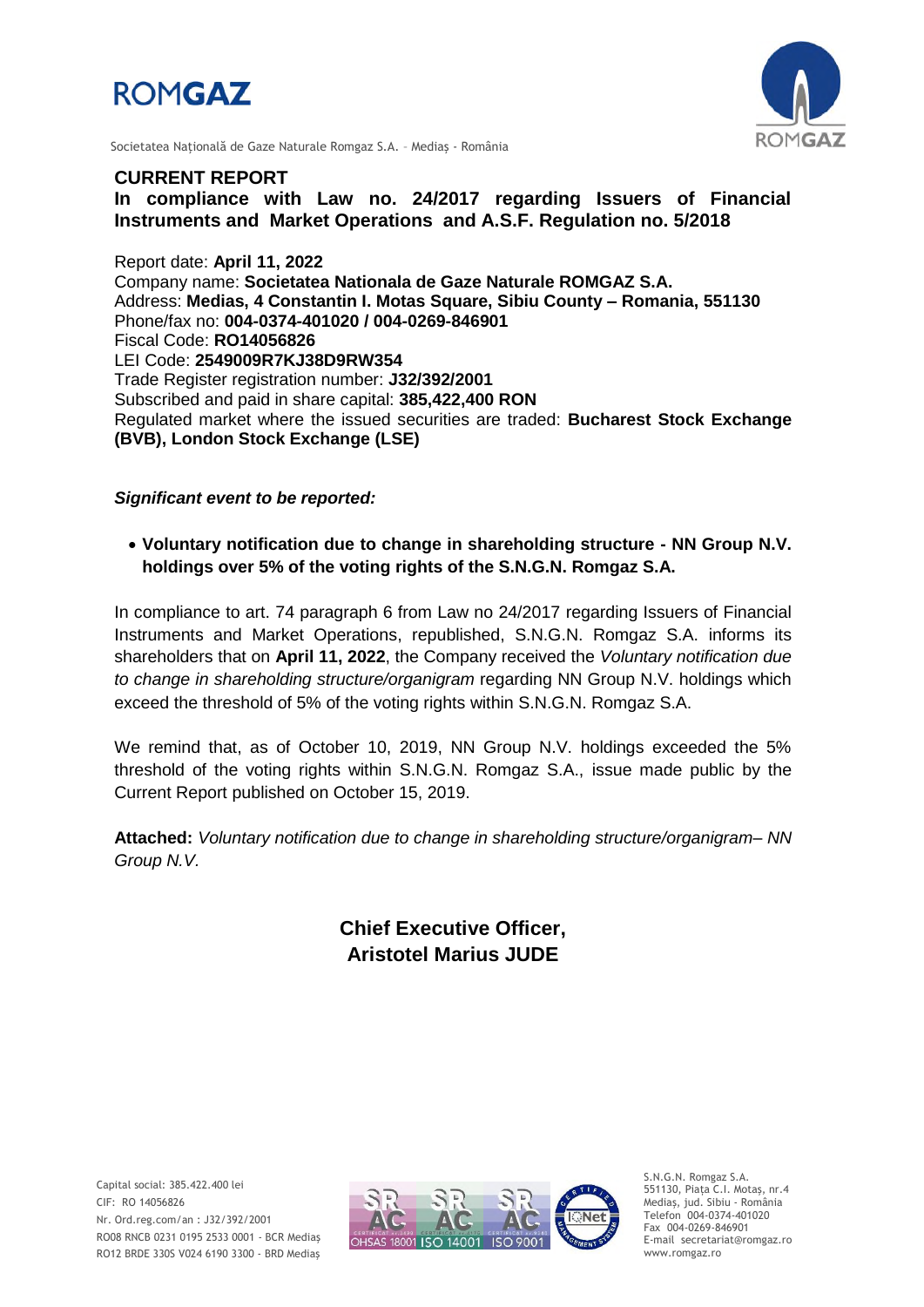## Standard form for notification of major holdings

Notification of major holdings (to be transmitted to the relevant issuer and to the competent authority)

1. Identity of the issuer or issuer of existing supporting shares, to which voting rights are attached i SOCIETATEA NATIONALA DE GAZE NATURALE ROMGAZ S.A. (ISIN: ROSNGNACNOR3)

2. Reasons for the notification (please tick the appropriate box or boxes:

[] A purchase or disposal of voting rights

[] Acquisition or disposal of financial instruments

[] An event changing the distribution of voting rights

[X] Other (please specify): Voluntary notification due to change in shareholding structure/organogram

3. Details of the subject of the notification obligation":

| Name / Name: NN Group N.V. $-$   | City and country of head office (if applicable) |
|----------------------------------|-------------------------------------------------|
| 52387534, Schenkkade 65, 2595 AS | The Hague, the Netherlands,                     |

4. Full name / full name of the shareholder / shareholders (if different / different from point 3)<sup> $v$ </sup>

- Fondul de Pensii Facultative NN ACTIV (administrat de către administratorul de fonduri de pensii facultative NN Asigurări de Viată S.A.);
- · Fondul de Pensii Facultative NN OPTIM (administrat de către administratorul de fonduri de pensii facultative NN Asigurări de Viață S.A);
- Fondul de Pensii Administrat Privat NN (administrat de către NN Pensii S.A.F.P.A.P. S.A.);

5. Date of lowering, reaching or exceeding the threshold (percentage of vote)": 11/04/2022

6. Total positions of persons subject to the notification obligation:

|                                                                                                     | %<br>of the voting rights<br>attached to the<br>shares (the total in<br>7.A) | % of voting rights<br>through financial<br>instruments (total of<br>$7.B.1 + 7.B.2$ | The total of the<br>two expressed<br>percentage<br>%<br>$(7.A + 7.B)$ | The total number of<br>voting rights of the<br>issuer vi <sup>vi</sup> |
|-----------------------------------------------------------------------------------------------------|------------------------------------------------------------------------------|-------------------------------------------------------------------------------------|-----------------------------------------------------------------------|------------------------------------------------------------------------|
| The resulting<br>situation, on the<br>day it fell below,<br>exceeded or<br>reached the<br>threshold | 5,36%                                                                        |                                                                                     | 5,36%                                                                 | 385.422.400                                                            |
| Position at previous<br>notification date (if<br>applicable)                                        | 5,02%                                                                        |                                                                                     | 5,02%                                                                 |                                                                        |

7. Information to be notified of the resulting situation, on the date when it was exceeded, fell below or reached the threshold<sup>vii</sup>

A: Voting rights attached to the shares

|                                                        | Number of voting rightsvill                                        |                                              | % of voting rights                                                 |                                              |
|--------------------------------------------------------|--------------------------------------------------------------------|----------------------------------------------|--------------------------------------------------------------------|----------------------------------------------|
| Class / Type of<br>shares ISIN code, as<br>appropriate | <b>Direct</b><br>Art. 69 alin. (1)-(3)<br>din Legea<br>nr. 24/2017 | Indirect<br>Art. 70 din Legea<br>nr. 24/2017 | <b>Direct</b><br>Art. 69 alin. (1)-(3)<br>din Legea<br>nr. 24/2017 | Indirect<br>Art. 70 din Legea<br>nr. 24/2017 |
| <b>ROSNGNACNOR3</b>                                    |                                                                    | 20.650.442                                   |                                                                    | 5,36%                                        |
| <b>SUBTOTAL A</b>                                      | 20.650.442                                                         |                                              |                                                                    | 5,36%                                        |

B 1: Financial instruments in accordance with art. 73 par. (1) iit. (a) or Law no.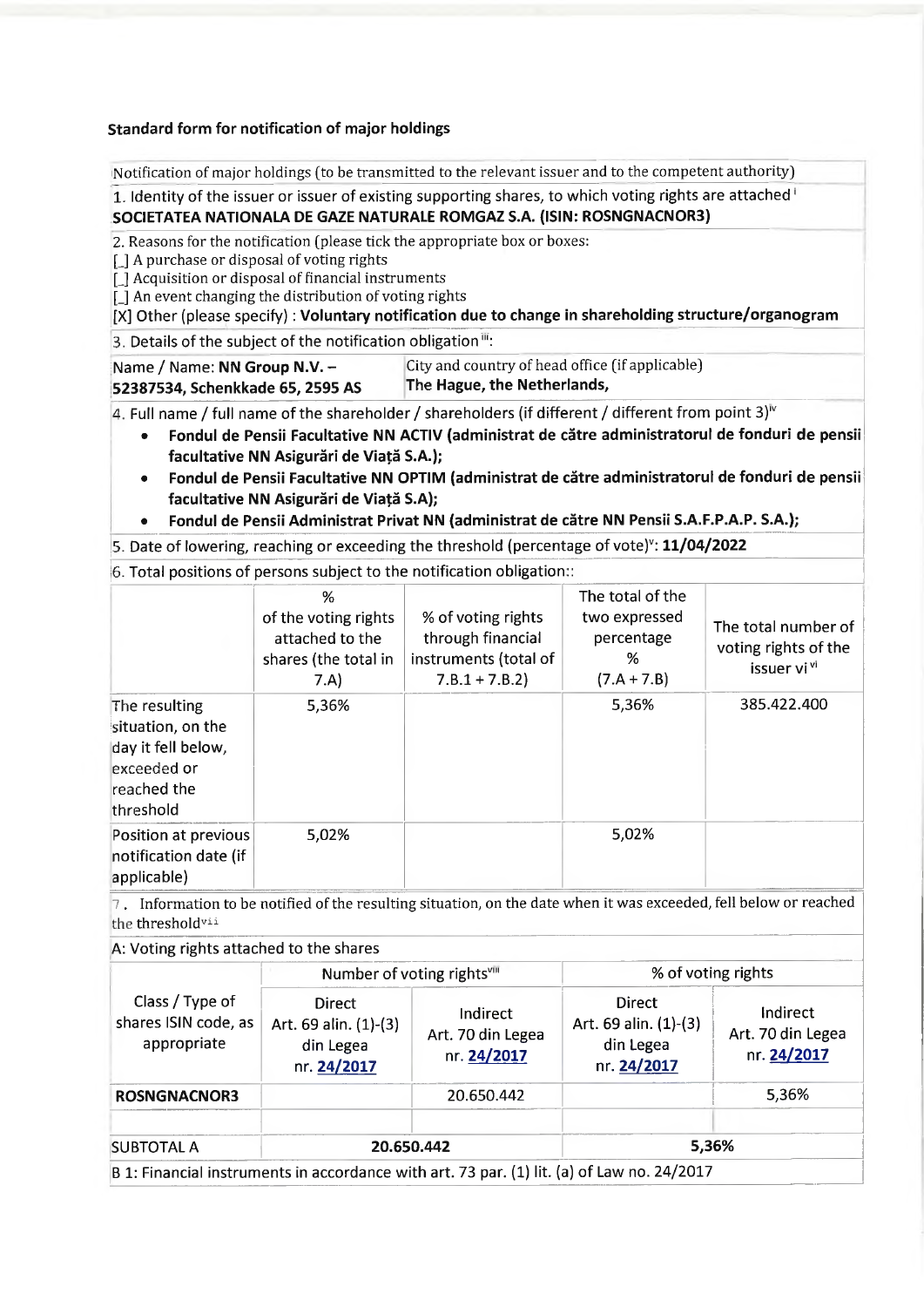| Type of financial<br>instrument | Expiry date <sup>ix</sup> (due<br>date) | Conversion / Exercise<br>Period <sup>x</sup> | The number of<br>voting rights that<br>can be acquired if<br>the instrument is<br>exercised /<br>converted | %<br>of voting rights |
|---------------------------------|-----------------------------------------|----------------------------------------------|------------------------------------------------------------------------------------------------------------|-----------------------|
|                                 |                                         | <b>SUBTOTAL B.1</b>                          |                                                                                                            |                       |

B 2: Financial instruments with a similar economic effect according to art. 73 par. (1) lit. b) Law no. 24/2017

| $ Type\ of\ financial $<br>instrument | Expiry dateix<br>(due date) | Conversion / Exercise   Physical or cash   The number of<br>Period <sup>x</sup> | settlement <sup>xi</sup> | voting rights | %<br>$ $ of voting rights |
|---------------------------------------|-----------------------------|---------------------------------------------------------------------------------|--------------------------|---------------|---------------------------|
|                                       |                             |                                                                                 | <b>SUBTOTAL B.2</b>      |               |                           |

8. Information about the subject of the notification obligation (please tick / tick the appropriate box)  $\left[\begin{smallmatrix}1\end{smallmatrix}\right]$  The subject of the notification obligation is not controlled by any natural person or legal entity and does not control any entity (entities) that directly or indirectly has exposure to the issuer of the underlying shares. xii

 $\left[ \right]$  X ] The full chain of controlled people by virtue of which they actually hold voting rights and / or financial instruments, starting with the individual or the ultimate legal entity that controls them xIII:

| Name <sup>xiv</sup>                                                                                                                                             | % of the voting rights if it<br>is equal to or higher than<br>the threshold to be<br>notified | %<br>of voting rights through<br>financial instruments if it<br>is equal to or higher than<br>the threshold to be<br>notified | The total of the two, if it<br>is equal to or higher than<br>the threshold to be<br>notified |
|-----------------------------------------------------------------------------------------------------------------------------------------------------------------|-----------------------------------------------------------------------------------------------|-------------------------------------------------------------------------------------------------------------------------------|----------------------------------------------------------------------------------------------|
| 1.NN Group N.V.                                                                                                                                                 |                                                                                               |                                                                                                                               |                                                                                              |
| 2.NN Insurance Eurasia N.V.                                                                                                                                     |                                                                                               |                                                                                                                               |                                                                                              |
| 3.NN Continental Europe<br>Holdings B.V.                                                                                                                        |                                                                                               |                                                                                                                               |                                                                                              |
| 4.NN Asigurari de Viata S.A.                                                                                                                                    |                                                                                               |                                                                                                                               |                                                                                              |
| 5a.Fondul de Pensii<br><b>Facultative NN ACTIV</b><br>(administrat de către<br>administratorul de fonduri<br>de pensii facultative NN<br>Asigurări de Viață SA) |                                                                                               |                                                                                                                               |                                                                                              |
| 5b.Fondul de Pensii<br><b>Facultative NN OPTIM</b><br>(administrat de către<br>administratorul de fonduri<br>de pensii facultative NN<br>Asigurări de Viață SA  |                                                                                               |                                                                                                                               |                                                                                              |
| 1.NN Group N.V.                                                                                                                                                 |                                                                                               |                                                                                                                               |                                                                                              |
| 2.NN Insurance Eurasia N.V.                                                                                                                                     |                                                                                               |                                                                                                                               |                                                                                              |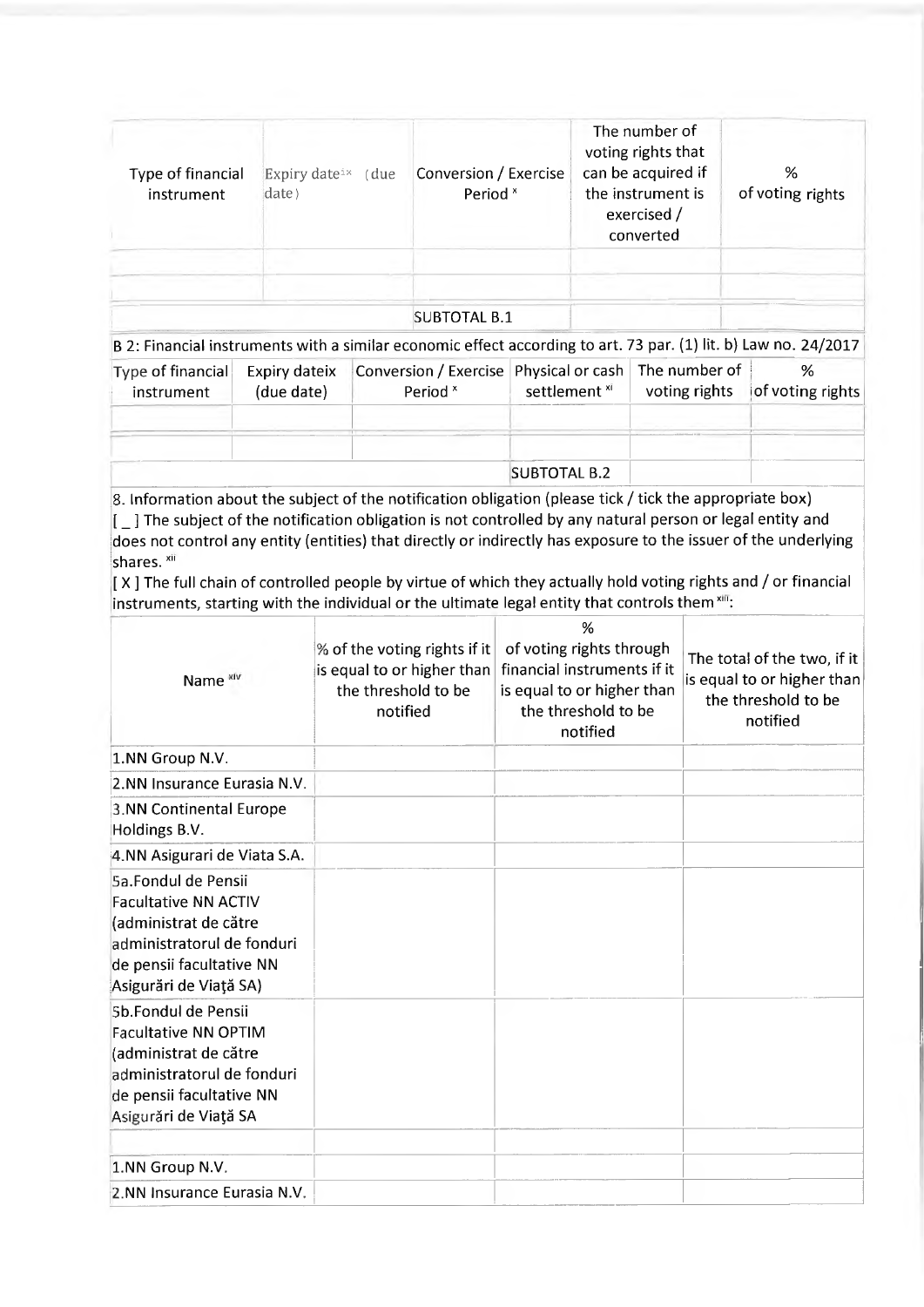| 3.NN Continental Europe<br>Holdings B.V.                                                              |  |
|-------------------------------------------------------------------------------------------------------|--|
| 4.NN Pensii S.A.F.P.A.P. S.A.                                                                         |  |
| 5. Fondul de Pensii<br>Administrat Privat NN<br>(administrat de către NN<br>Pensii S.A.F.P.A.P. S.A.) |  |
|                                                                                                       |  |

[9. In the case of voting by a representative: [name / trustee's name] will cease to hold [% and number] voting rights from [date]

10. Suplimentary information xv:

In Annex 1 an additional Organisational Chart has been provided to suppport section 8.

Drafted at HAGA la 11/04/2022

Jemy Gopal

**Compliance Officer** 

**Pieter Thissen** 

**Manager Compliance**